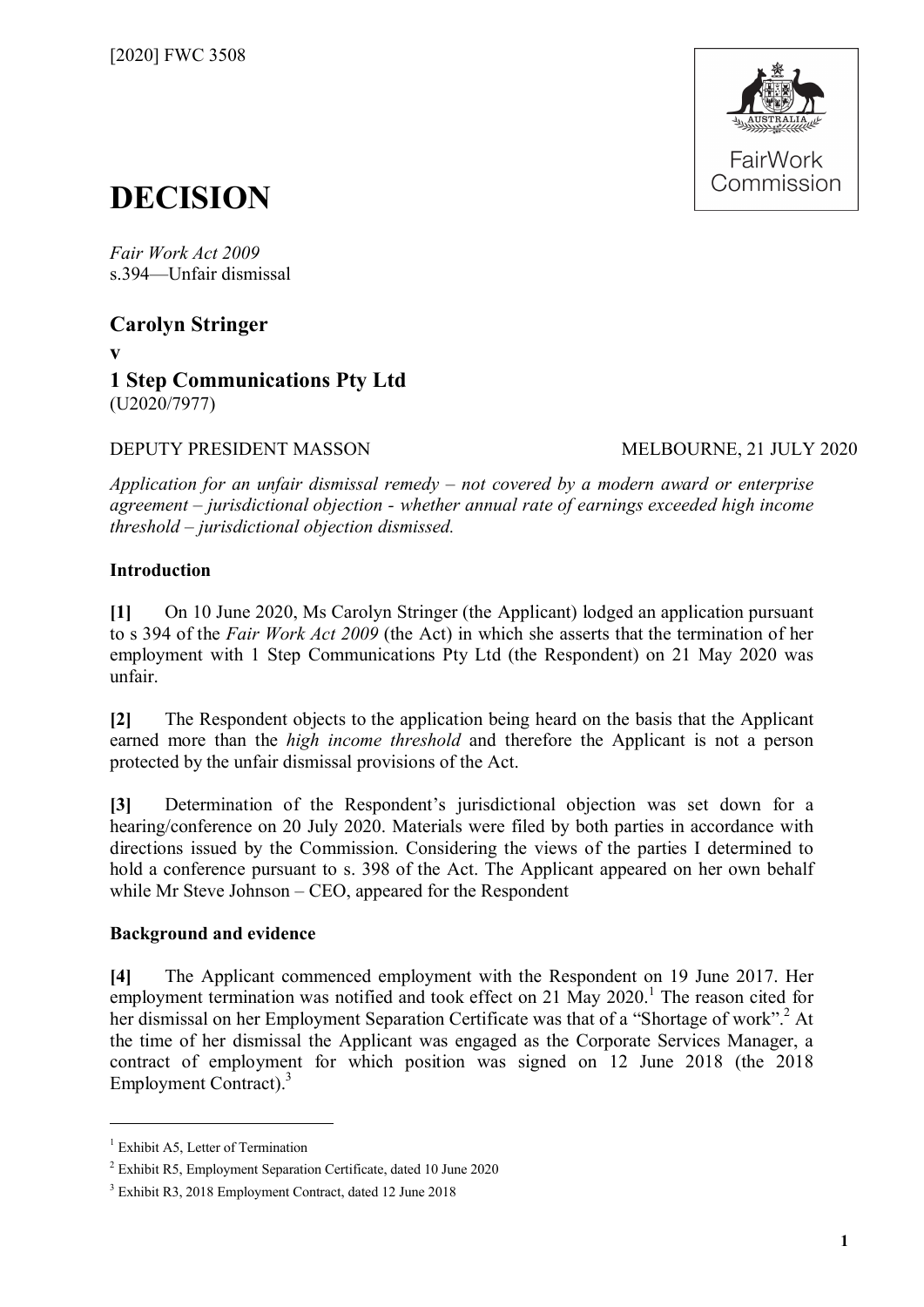**[5]** According to the Position Description, which was attached to the Applicant's 2018 Employment Contract, the Applicant's duties comprised a range of administrative and management activities as follows;

- Manage all accounting, financial, HR and reporting functions for the 1 Step Companies including accounts receivable, accounts payable, payroll and commissions.
- Responsible for all tax, legal and statutory requirements.
- Cashflow management.
- Develop detail monthly reporting, profitability analysis and balance sheet reconciliations.
- Develop and coordinate comprehensive budgets and forecasts.
- Maintain adequate internal controls.
- Innovate and evolve existing financial and HR processes.
- Manage, lead and mentor direct reports to achieve departmental objectives and targets.
- Ensure all statutory financial and reporting compliance and tax compliance is maintained.
- Own any external audit process and relationships with external accountants and auditors.
- Build HR systems and process' from the "ground up".
- Develop and implement remuneration, engagement and retention strategies.
- Work closely with the business on issues such as resource and organisational planning, industrial relations, change management, recruitment as well as career and succession planning.
- Analysis and reporting of people data.
- Coaching and supporting managers to develop their capability.
- Manage injuries, return to work and workers compensation.
- Maintain strong business relationships with all levels of stakeholders across the wider  $\text{group}^4$  $\text{group}^4$

**[6]** On entering into the 2018 Employment Contract which was backdated and took effect from 30 April 2018, a base salary of \$140,000 was agreed, on top of which the Applicant was entitled to \$4000 "Toll Reimbursement" and \$13,300 in superannuation, bringing her Total Package to \$1[5](#page-1-1)7,300.<sup>5</sup> That salary package was increased with effect from 3 December 2018 whereupon the Base Salary was increased to \$150,700. Other package components brought the Total Package to  $$165,017<sup>6</sup>$  $$165,017<sup>6</sup>$  $$165,017<sup>6</sup>$ 

**[7]** On 11 May 2020 Mr Johnson sent an email to staff, including the Applicant, and advised that as a result of the impact of the Covid 19 pandemic on the Respondent it had taken the decision "to reduce wages and entitlements of all employees working in the Communications side of the business by 15%." Mr Johnson went on to advise staff in the email that the decision would be reviewed at the end of January 2021 unless the situation worsens in which case a second round of decisions would be taken.<sup>[7](#page-1-3)</sup>

 $\overline{a}$ 

<span id="page-1-0"></span><sup>&</sup>lt;sup>4</sup> Ibid at page 5.

<span id="page-1-1"></span> $<sup>5</sup>$  Ibid at page 6</sup>

<span id="page-1-2"></span><sup>6</sup> Exhibit R4, Salary Package Change, dated 5 March 2019

<span id="page-1-3"></span> $^7$  Exhibit A4, Email to staff from Mr Steve Johnson, dated 11 May 2020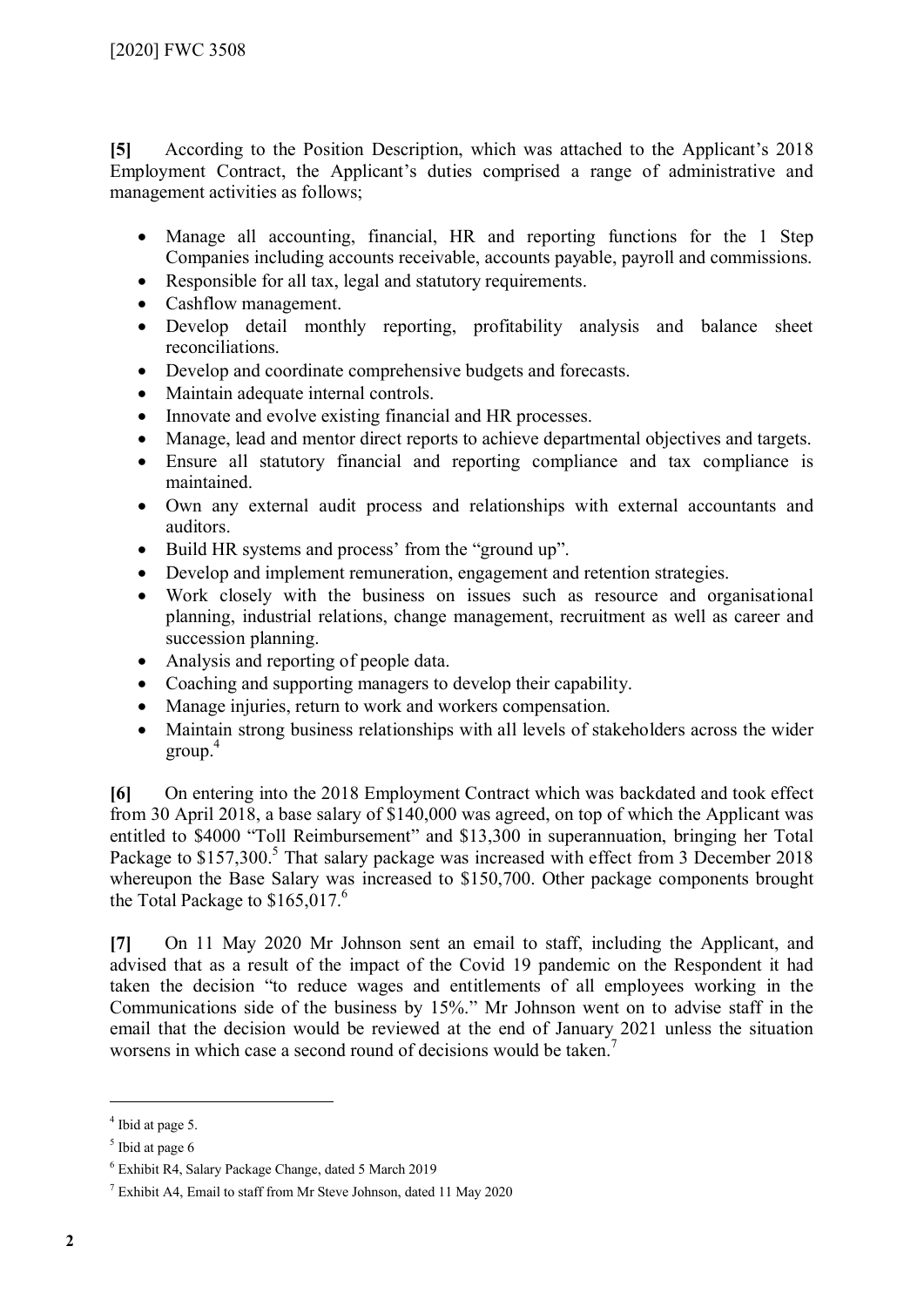**[8]** The Applicant was impacted by the above-referred wages and entitlements reductions. Her payslips for the pay period's ending 13 May  $2020<sup>8</sup>$  $2020<sup>8</sup>$  $2020<sup>8</sup>$  and 20 May  $2020<sup>9</sup>$  $2020<sup>9</sup>$  $2020<sup>9</sup>$  show that her "annual salary" was reduced to \$128,095.14.

**[9]** On 21 May 2020, that being the date of the Applicant's dismissal, her annual salary was restored to \$150,699.95 for the purpose of payment of her final pay. That final pay included 8 hours pay for the 21 May 2020, 5 weeks' pay in lieu of notice and accrued statutory leave entitlements.<sup>[10](#page-2-2)</sup> Mr Johnson rejected the proposition that restoration of the higher salary for the Applicant on 21 May 2020 was done for the purpose of pushing the Applicant's salary above the *high income threshold,* thereby avoiding the unfair dismissal jurisdiction of the Commission. Rather, according to Mr Johnson the decision was taken to ensure that the Applicant received payment of her accrued entitlements at the higher rate she had been receiving prior to 11 May 2020.

**[10]** Mr Johnson confirmed in his evidence that the 15% remuneration reduction announced on 11 May 2020 remains in effect and that no other employee of the Respondent has had their pre 11 May 2020 salary restored at this point.

#### **Statutory Provisions**

 $\overline{a}$ 

**[11]** Before considering the merits of the Applicant's unfair dismissal application the Commission is required by s.396 to decide certain matters. Section 396 provides as follows:

#### **"396 Initial matters to be considered before merits**

The FWC must decide the following matters relating to an application for an order under Division 4 before considering the merits of the application:

- (a) whether the application was made within the period required in subsection 394(2);
- (b) whether the person was protected from unfair dismissal;
- (c) whether the dismissal was consistent with the Small Business Fair Dismissal Code;
- (d) whether the dismissal was a case of genuine redundancy."

**[12]** It is not contested that the application was filed within the 21 day statutory timeframe specified in s.394(2) of the Act. Therefore, the next issue that must be determined is whether the Applicant is a person protected from unfair dismissal (s.396(b)). The critical questions are about the operation of s.382(b) which relevantly provides as follows;

#### **"382 When a person is protected from unfair dismissal**

A person is *protected from unfair dismissal* at a time if, at that time:

<span id="page-2-0"></span><sup>8</sup> Exhibit A7, Pay Slip for Ms Carolyn Stringer for pay period ending 13 May 2020

<span id="page-2-2"></span><span id="page-2-1"></span><sup>9</sup> Exhibit A8, Pay Slip for Ms Carolyn Stringer for pay period ending 20 May 2020

<sup>&</sup>lt;sup>10</sup> Exhibit A9, Pay Slip for Ms Carolyn Stringer for pay period ending 21 May 2020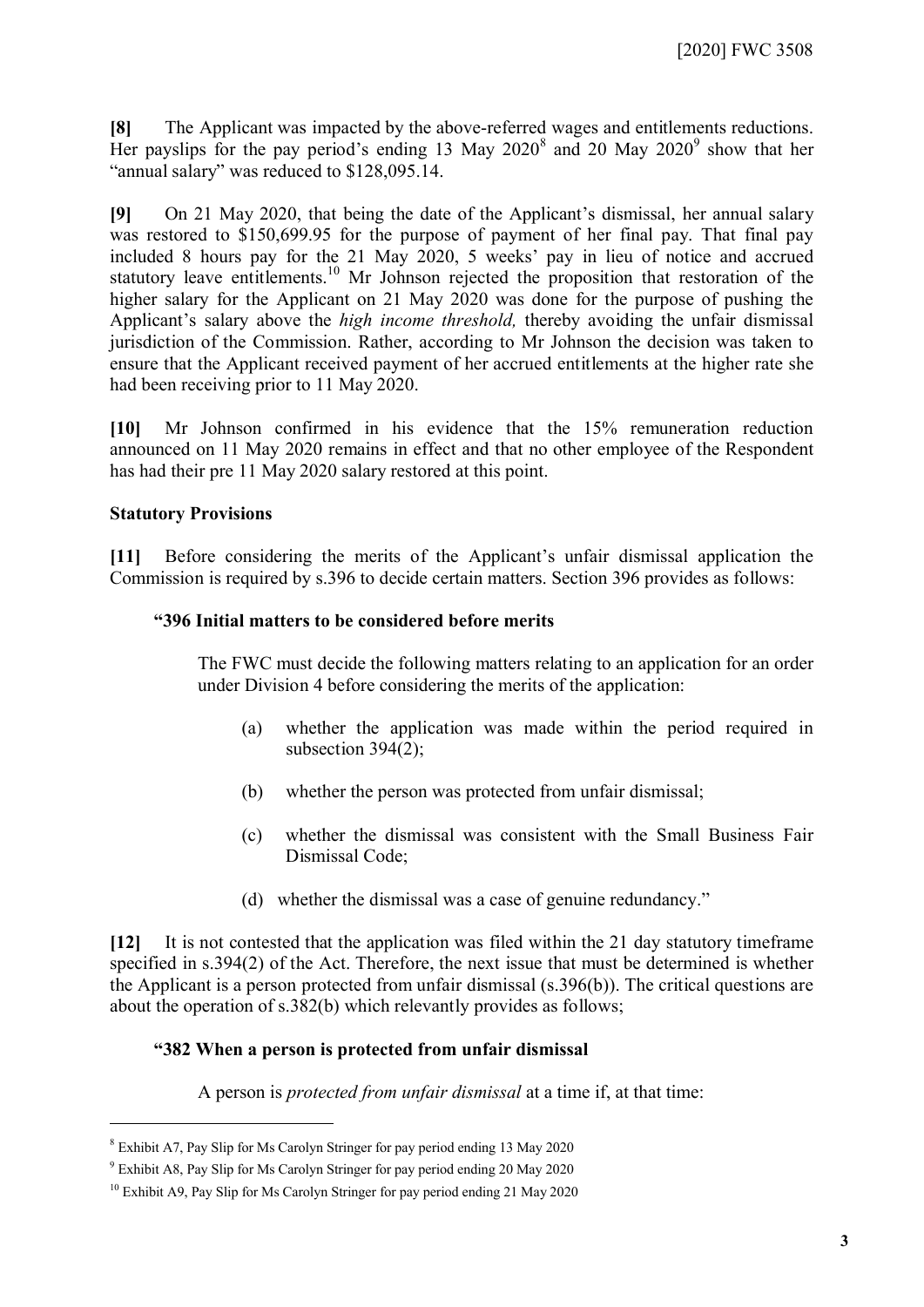- (a) The person is an employee who has completed a period of employment with his or her employer of at least the minimum employment period; and
- (b) One or more of the following apply:
	- (i) A modern award covers the person;
	- (ii) An enterprise agreement applies to the person in relation to their employment;
	- (iii) The sum of the person's annual rate of earnings, and such other amounts (if any) worked out in relation to the person in accordance with the regulations, is less than the high income threshold." (emphasis added)

**[13]** It is not contested that the Applicant has completed the minimum employment period. Therefore it is necessary in order for me to be satisfied that the Applicant is a person *protected from unfair dismissal* to determine whether the Applicant in her employment was covered by a modern award or enterprise agreement, and if not whether in the alternative the Applicant's annual rate of earnings was less than the *high income threshold*.

**[14]** Section 332 of the Act defines "earnings" as follows:

#### **"332 Earnings**

- (1) An employee's earnings include:
	- (a) the employee's wages; and
	- (b) amounts applied or dealt with in any way on the employee's behalf or as the employee directs; and
	- (c) the agreed money value of non-monetary benefits; and
	- (d) amounts or benefits prescribed by the regulations.
- (2) However, an employee's earnings do not include the following:
	- (a) payments the amount of which cannot be determined in advance;
	- (b) reimbursements;
	- (c) contributions to a superannuation fund to the extent that they are contributions to which subsection (4) applies;
	- (d) amounts prescribed by the regulations.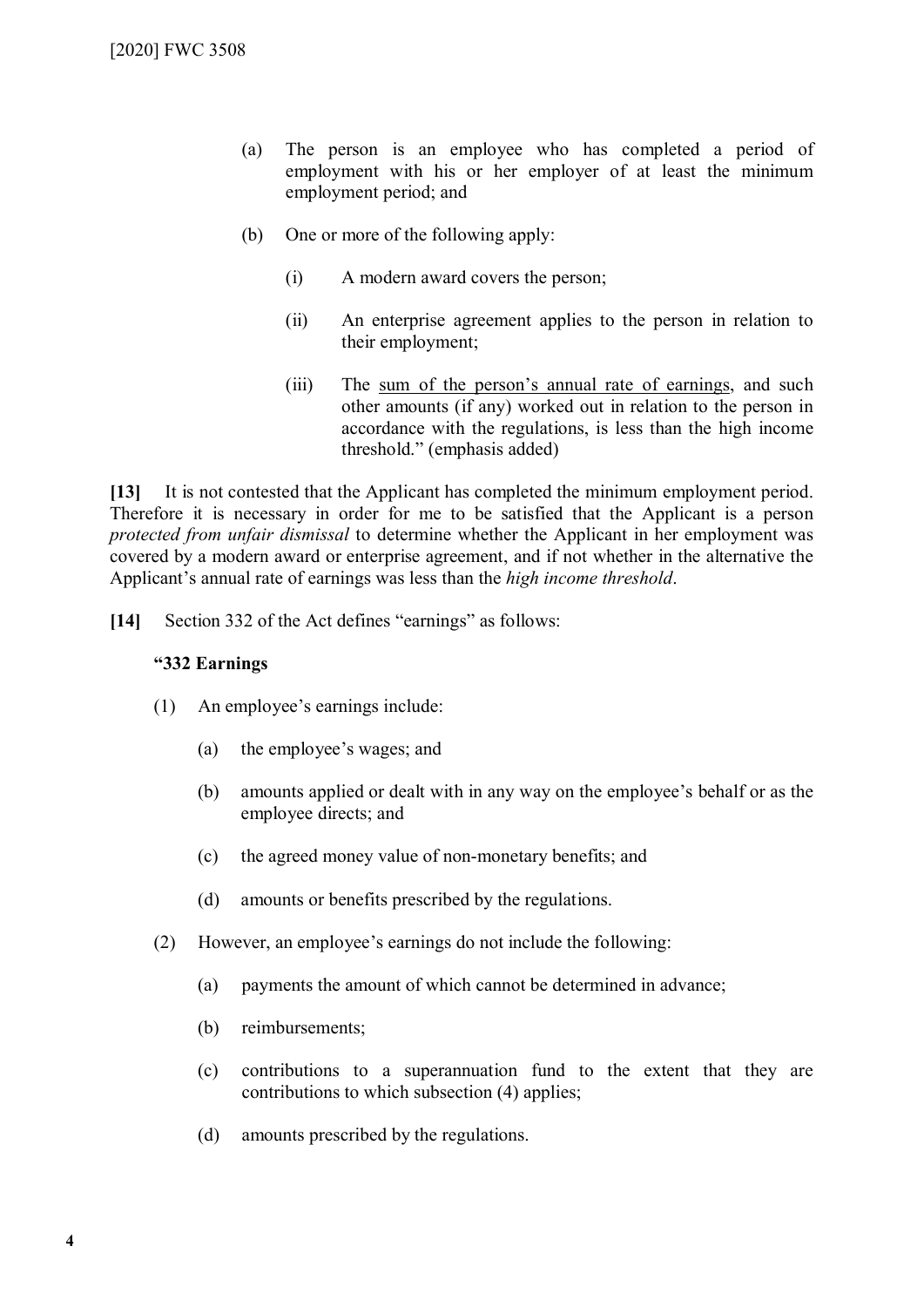**Note**: Some examples of payments covered by paragraph (a) are commissions, incentive-based payments and bonuses, and overtime (unless the overtime is guaranteed).

- (3) *Non-monetary benefits* are benefits other than an entitlement to a payment of money:
	- (a) to which the employee is entitled in return for the performance of work; and
	- (b) for which a reasonable money value has been agreed by the employee and the employer;

but does not include a benefit prescribed by the regulations.

- (4) This subsection applies to contributions that the employer makes to a superannuation fund to the extent that one or more of the following applies:
	- (a) the employer would have been liable to pay superannuation guarantee charge under the Superannuation Guarantee Charge Act 1992 in relation to the person if the amounts had not been so contributed;
	- (b) the employer is required to contribute to the fund for the employee's benefit in relation to a defined benefit interest (within the meaning of section 291- 175 of the *Income Tax Assessment Act 1997*) of the employee;
	- (c) the Employer is required to contribute to the fund for the employee's benefit under a law of the Commonwealth, a State or a Territory.

**[15]** The high income threshold is an amount prescribed and worked out by operation of reg. 2.13 of the *Fair Work Commission Regulations 2009*. Applying the calculation provided by that regulation, the threshold at the time of the Applicant's dismissal was \$148,700.00.

### **Consideration**

**[16]** Before turning to consider whether the annual earnings of the Applicant were below the *high income threshold*, I must firstly establish whether the Applicant was covered by a modern award or enterprise agreement. The Applicant did not contend that she was covered by either a modern award or enterprise agreement. I have also considered whether the role would fall within the coverage of a modern award and have concluded that it would not, having regard to the seniority of the role and the management responsibilities. I am satisfied that the Applicant was not covered by a modern award or enterprise agreement in her employment with the Respondent.

**[17]** I now turn to consider whether the annual earnings of the Applicant exceeded the *high income threshold*. As stated above, the Applicant was in receipt of a base salary of \$150,700.00 up until 11 May 2020 at which point, like other employees of the Respondent, the Applicant's salary was reduced by 15%. This reduction in the Applicant's case saw her annual salary reduced to \$128,095.14. This reduced annual salary applied from 11 May 2020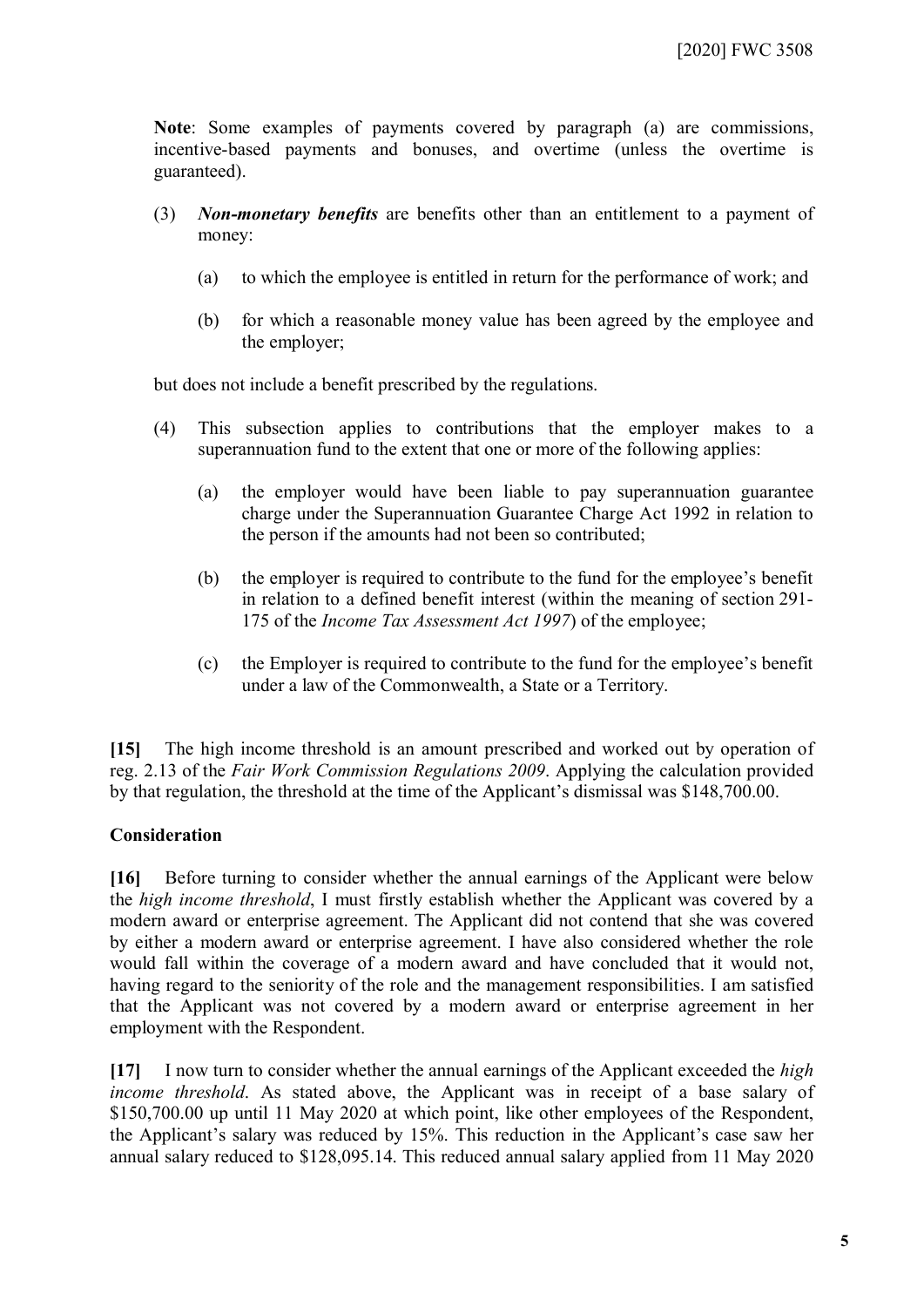up to and including the 20 May 2020. On 21 May her annual salary was restored to \$150,699.95 for the purpose of payment of her final day's pay and termination entitlements.

**[18]** On the authority of *Zappia v Universal Music Australia Pty Limited T/A Universal Music Australia*<sup>[11](#page-5-0)</sup> it is necessary for me to ascertain the annual rate of earnings at the time of the termination of employment.<sup>[12](#page-5-1)</sup> On the Respondent's argument the annual rate is to be ascertained by reference only to the Applicant's final payslip, which shows that her annual salary was \$150,699.95. In contrast, the Applicant contends that her annual rate of earnings should be ascertained by reference to her reduced salary of \$128,095.14 communicated to her on 11 May 2020.

**[19]** I do not accept the Respondent's submission that the Applicant's final payslip provides a sound basis on which to ascertain the Applicant's annual rate of earnings. That is because it is also necessary to have regard to the circumstances leading up to the Applicant's dismissal and in particular the Respondent's conduct in restoring the Applicant's salary to \$150,699.95 on the 21 May 2020.

**[20]** As previously stated, the Applicant was advised along with other employees by Mr Johnson in an email on 11 May 2020 that her annual salary would be reduced by 15%. The Respondent also advised the Applicant and other employees that the reduction would not be reviewed until January 2021 unless the business circumstances deteriorated further in which case the prospect of further cost cutting initiatives was raised. Tellingly, no other employee of the Respondent that has remained employed with the Respondent has had their pre 11 May 2020 salary restored in the manner that the Applicant experienced on the day of her dismissal.

**[21]** I am satisfied that had the Applicant remained employed by the Respondent that it is more than likely that her salary would have remained at the lower rate of \$128,095.14. I make this finding on the basis of the Respondent's treatment of its remaining employees since the Applicant's termination of employment.

**[22]** I make no criticism of the Respondent for taking what it regarded as a necessary step to protect its business in the face of the Covid 19 pandemic impacts by reducing staff payroll costs through a 15% reduction in wages and entitlements of employees in the Communications side of the business. The Applicant was part of the employee cohort impacted by that decision. However, I am satisfied that the decision of the Respondent to restore the Applicant's salary to \$150,699.95, even if it was not motivated by a desire to deny the Applicant an avenue to challenge her dismissal, had the potential effect of lifting her salary above the *high income threshold* at the time of her dismissal*.* 

**[23]** In the above circumstances I regard the action of the Respondent in increasing the Applicant's salary on the day of her dismissal to \$150,699.95 as providing a fragile basis on which to ascertain the Applicant's annual rate of earnings. The better view based on the conduct of the Respondent is that the Applicant's annual rate of earnings at the time of her dismissal was \$128,095.14. To find otherwise would allow for the manipulation of the Applicant's salary by the Respondent with the effect of denying the Applicant a right to challenge her dismissal.

<span id="page-5-0"></span><sup>&</sup>lt;sup>11</sup> [2012] FWAFB 6108

<span id="page-5-1"></span> $12$  Ibid at [9]